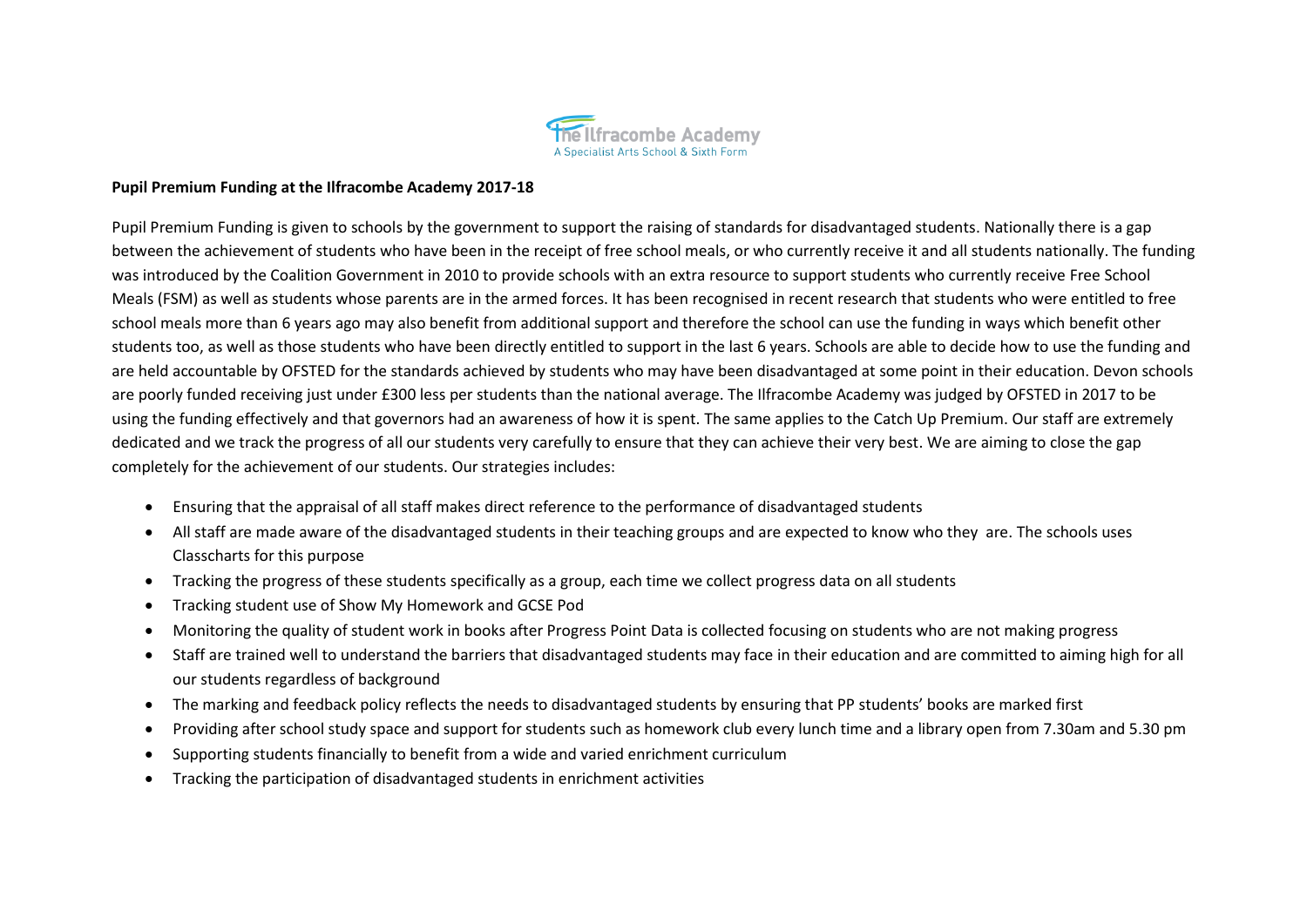- Pursuing university opportunities for students from Year 7 onwards
- Ensuring that all students have access to a wide careers programme with specific attention to students facing barriers to their progress

In the last school year the Ilfracombe Academy received £213287 and a catch up premium of £11231. The money is spent very carefully using recent research into what is most effective. To date the catch up premium has supported students who benefit from a curriculum with fewer teachers and a sharp focus on literacy and numeracy skills. The school has acted upon research from The Education Endowment Fund, The Sutton Trust and OFSTED reports on good practice. **OFTSED reported in April 2017 that the school uses its PP funding wisely and that governors are fully aware of how it is spent. The school is continuing to use the funding in this way being guided by best practice. In the 2017-18 exam session the school improved the average PP Progress 8 score for Pupil Premium students by +0.5 to -0.62, and is the average band according to county data. When context is taken into account the score is - 0.2X**

## **How the school uses the additional funding:**

Research shows that the quality of the staff working with students has the biggest impact on their achievement and consequently their life chances. The quality of teaching and feedback have an even greater impact if students are disadvantaged. Our biggest investment therefore is in staffing and training to ensure that all students are well supported. We know that the impact of the quality of teaching and support is particularly substantial on disadvantaged students. **If, having read the information below, you feel that you would like to apply for Free School Meals, or feel that your child would benefit from additional support please do not hesitate to contact our Student Outcomes Administrator Mrs Claire Shobbrook, in the first instance, or Deputy Head Teacher Mr Paul Roberts.**

We use our funding in the following ways:

| <b>Staffing</b>            | Information                                                                                   | This column needs funds |
|----------------------------|-----------------------------------------------------------------------------------------------|-------------------------|
|                            |                                                                                               | updating from last year |
|                            |                                                                                               |                         |
| Time for Deputy Head       | The Deputy Head Teacher for student outcomes is responsible for tracking the progress for     | This comes from the     |
| <b>Teacher for Student</b> | FSM students. Data is collected on all students on 4 occasions during the year for KS 4 and 5 | school main budget      |
| <b>Outcomes</b>            | and 4 times a year for KS 3. A Progress Panel meeting is held to look into reasons why any    |                         |
|                            | student might be underperforming. Appropriate interventions or support are then put in        |                         |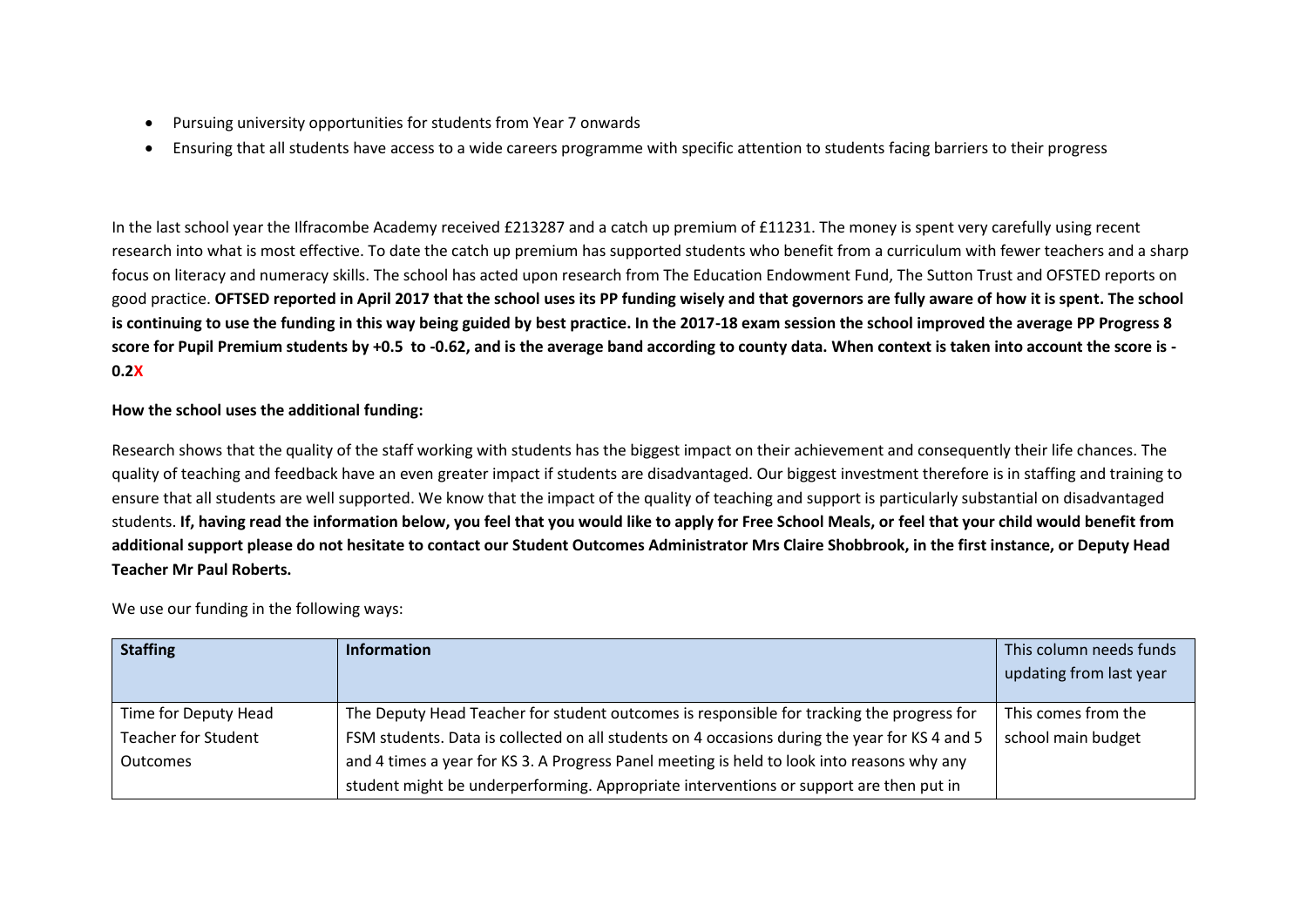|                                | place to support the students learning. This might be additional tuition for example, or TA<br>support with studying. At the next Progress Point the impact of the support for students is<br>discussed. Homework and GCSE pod usage is tracked on a weekly basis which allows<br>immediate follow up. |                               |
|--------------------------------|--------------------------------------------------------------------------------------------------------------------------------------------------------------------------------------------------------------------------------------------------------------------------------------------------------|-------------------------------|
| <b>Student Outcomes</b>        | The Student Outcomes administrator is responsible for coordinating the work described                                                                                                                                                                                                                  | This comes from the           |
| administrator                  | above and ensuring that Progress Panel decisions are followed up. They are also the point                                                                                                                                                                                                              | school main budget            |
|                                | of contact for parents who would like to apply for FSM                                                                                                                                                                                                                                                 |                               |
| Teaching Assistant Time and    | Teaching Assistants at the Ilfracombe Academy are attached to specific departments and                                                                                                                                                                                                                 | £174418                       |
| additional support staff time. | develop expertise in a particular area so they are well equipped to support students in                                                                                                                                                                                                                |                               |
| <b>Staff Training</b>          | lessons or through small group extraction. Teaching Assistants have also been trained on<br>the needs of disadvantaged children as well as children with a SEND. Support for students is                                                                                                               |                               |
|                                | a strength of the school which we are proud of. OFSTED April 2017 supports this view as                                                                                                                                                                                                                |                               |
|                                | does SIAMS 2017.                                                                                                                                                                                                                                                                                       |                               |
| <b>Tracking Software</b>       | The school uses SISRA tracking software which allows us at any time to look at the progress                                                                                                                                                                                                            |                               |
|                                | of individual students or groups of students                                                                                                                                                                                                                                                           |                               |
| Counsellors/Youth worker       | The school employs counsellors and also supports the work of additional trainee                                                                                                                                                                                                                        | £5929                         |
|                                | counsellors. We recognise that students may require additional emotional support at<br>various times during their school career.                                                                                                                                                                       |                               |
|                                | Students are able to take advantage of support from church mentors                                                                                                                                                                                                                                     | Free                          |
|                                | The school part fund a Diocesan youth worker. With the Diocese of Exeter funding the<br>remainder                                                                                                                                                                                                      | Main school<br>budget/Diocese |
|                                |                                                                                                                                                                                                                                                                                                        |                               |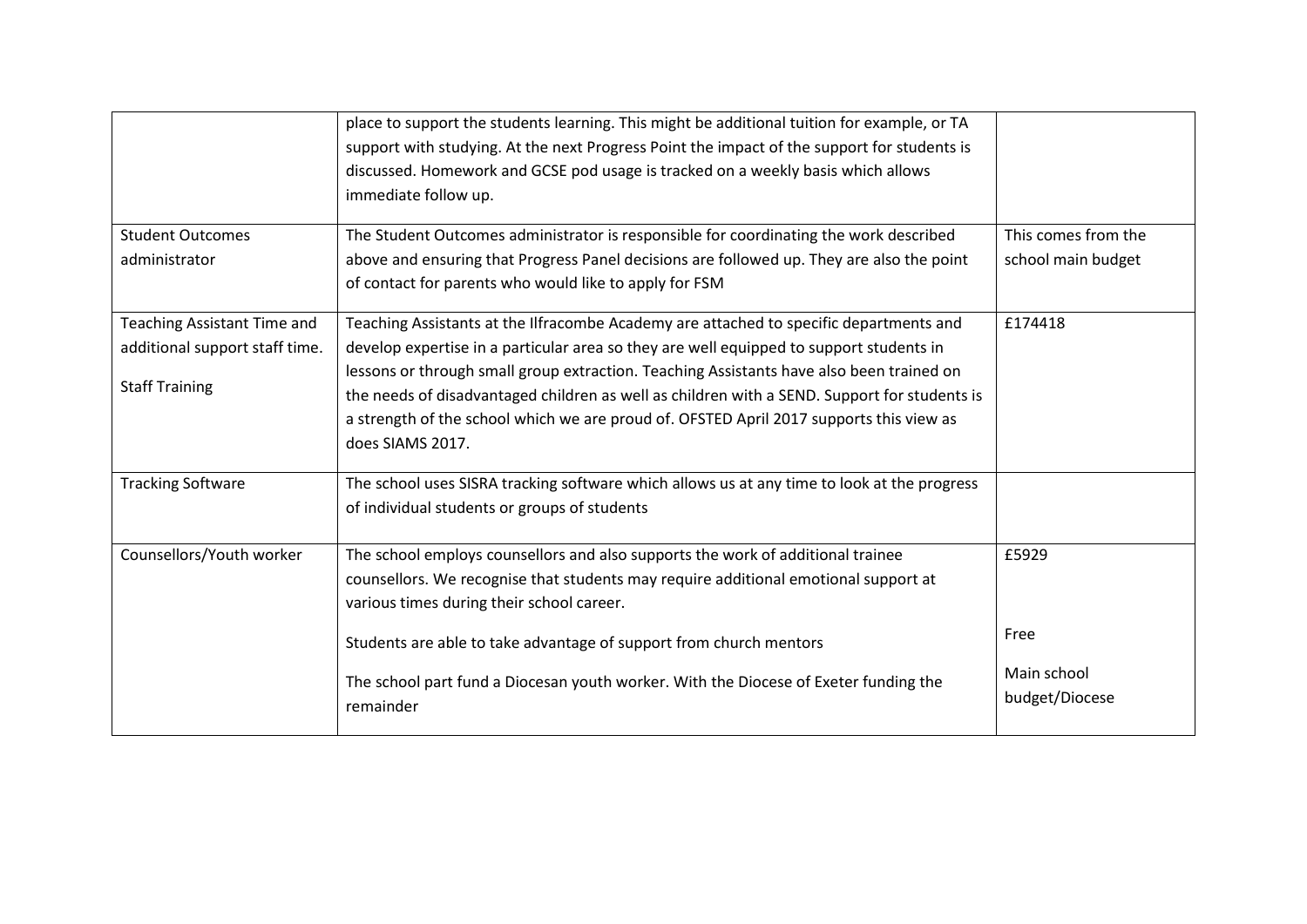| Additional staffing to support<br>Social and Emotional aspects | As well as teaching assistants who support academic progress in and outside the classroom,<br>the school employs specially trained Teaching Assistants to work with students who may | £34297             |
|----------------------------------------------------------------|--------------------------------------------------------------------------------------------------------------------------------------------------------------------------------------|--------------------|
| of learning                                                    | need to develop social and emotional skills. The exclusion rate for disadvantaged and SEND                                                                                           |                    |
|                                                                | students at the Ilfracombe Academy is much lower than the national rate.                                                                                                             |                    |
| Finger Print recognition hard                                  | This allows students to purchase food without cash and in the case of students entitled to                                                                                           | £3028              |
| ware and software for the                                      | FSM, without any identification. This has removed any anxiety students (and parents) may                                                                                             |                    |
| <b>Dining Hall</b>                                             | have in applying for FSM.                                                                                                                                                            |                    |
| Purchase of uniform to                                         | We know that some students and their families require support particularly at the beginning                                                                                          | £1023              |
| support disadvantaged                                          | of a new academic year. The school supports this and works with local businesses to ensure                                                                                           |                    |
| families                                                       | that families can plan in additional to receiving support. The school is mindful that Universal                                                                                      |                    |
|                                                                | Credit will be rolled out in the area as many families are buying uniform                                                                                                            |                    |
| <b>Supporting Enrichment</b>                                   | We recognise that being involved in extra-curricular activities can substantially enhance a                                                                                          | £2995              |
| activities for disadvantaged                                   | student's enjoyment of school, boosts their confidence and their academic achievement.                                                                                               |                    |
| students*                                                      |                                                                                                                                                                                      |                    |
|                                                                |                                                                                                                                                                                      |                    |
| Support for transport                                          | For students who may attend an offsite course.                                                                                                                                       | £13                |
| <b>Accelerated Reader</b>                                      | We know that literacy is a key issue for students in terms of accessing the whole curriculum                                                                                         | Main school budget |
|                                                                | and therefore in Year 7 and 8 we buy into a reading programme and books to develop                                                                                                   |                    |
|                                                                | students reading. We know that the impact on reading ages for FSM children has been                                                                                                  |                    |
|                                                                | substantial                                                                                                                                                                          |                    |
| Show My Homework                                               | On line setting of homework which allows parents to receive immediate notification of                                                                                                | £2813              |
|                                                                | homework                                                                                                                                                                             |                    |

\*Enrichment Activities supported in the academic year 2017-18 included for example: music tuition; book festival visit; Printing; breakfast club; a variety of activities week trips;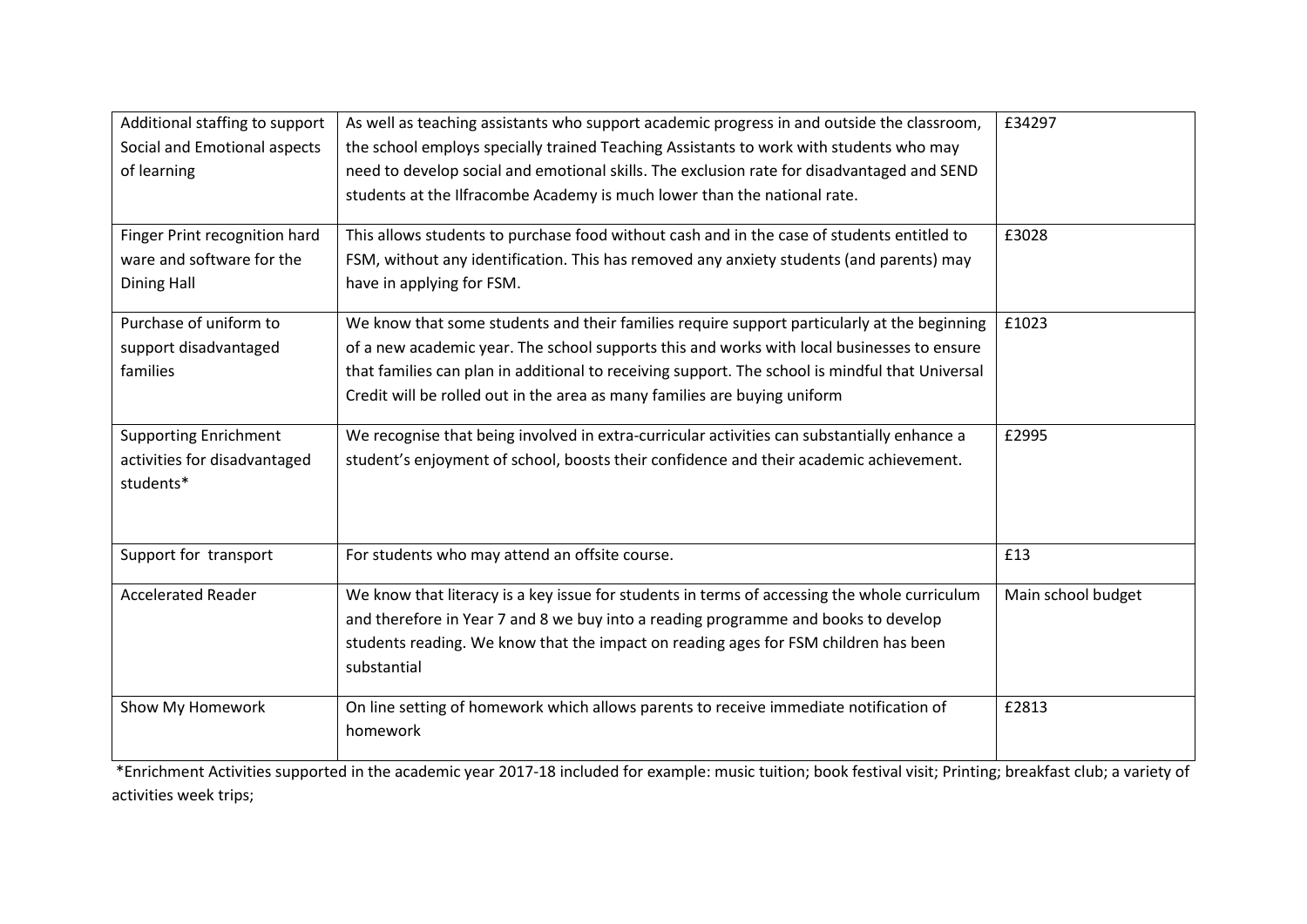## **Numbers of students and % of the cohort by Year Group for 2018-19**

| Year |    | PPI |    | Total |     | %      |
|------|----|-----|----|-------|-----|--------|
|      | 7  |     | 54 |       | 189 | 28.57% |
|      | 8  |     | 48 |       | 167 | 28.74% |
|      | 9  |     | 55 |       | 164 | 33.54% |
|      | 10 |     | 38 |       | 159 | 23.90% |
|      | 11 |     | 31 |       | 147 | 21.09% |
|      | 12 |     | 15 |       | 69  | 21.74% |
|      | 13 |     | 13 |       | 69  | 18.84% |
|      |    | 254 |    |       | 964 | 26.35% |

## **Student Outcomes 2018**

**OFSTED April 2017** " All groups that were below the national average previously such as boys, low and middle ability pupils and disadvantaged students are working at levels that are close to or in line with national averages. Progress in Year 10 is stronger than in Year 11 and most pupils are in line with age related expectations including disadvantaged students"

## **Data for 2018 results- un-validated:**

| <b>Measure</b>          | <b>Pupil Premium outcomes</b>                                            |
|-------------------------|--------------------------------------------------------------------------|
| <b>Progress 8 score</b> | $-0.62$ (+0.5 improvement from last year)                                |
|                         | Contextualised against other similar schools +0.07, high attainers +0.32 |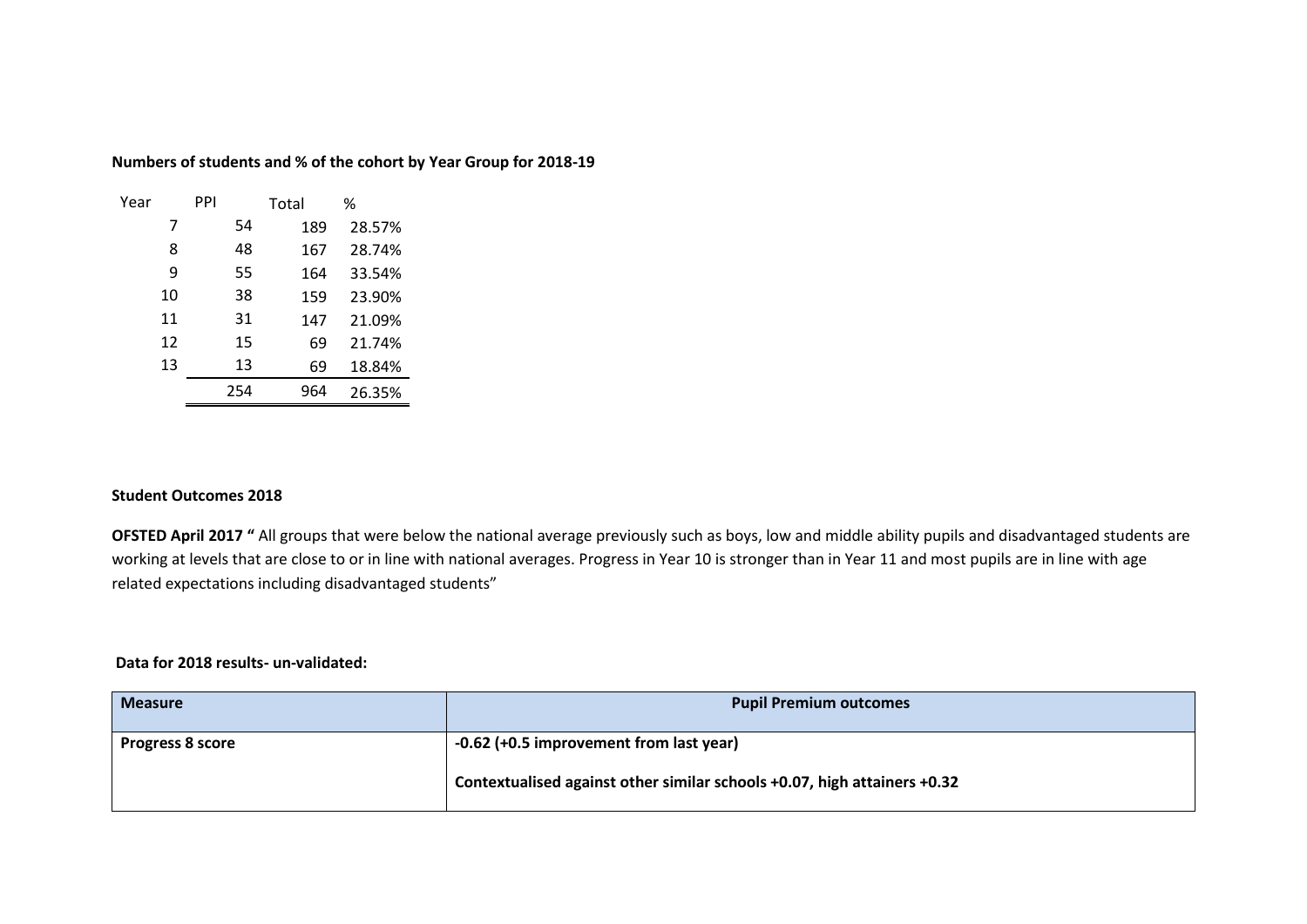| <b>Attainment 8 score</b>                   | 36.26                                                 |
|---------------------------------------------|-------------------------------------------------------|
| Percentage achieving English and maths (4+) | 46%                                                   |
|                                             | Contextual Progress for English -0.19 and Maths -0.03 |
| Percentage Achieving English and maths (5+) | 16.67%                                                |
| <b>EBACC with English and maths 5+</b>      | 5.56%                                                 |
| <b>Overall P8 Score for all students</b>    | $-0.36$                                               |
|                                             | Contextualised against similar schools -0.08          |

## **Show My Homework**

The Pupil Premium is used to fund Show My Homework. This is an online homework package which enables teachers to set homework online so that students and parents can access it. The package enables students to see all their homework with due dates, and helps them to keep organised and plan better. It ensures that there are no more excuses for not handing in homework with students being provided with email and mobile phone reminders. For parents and carers, Show My Homework enables them to see their child's homework and to take part on their child's learning.

We know that homework adds significantly to a child's progress (potentially an extra five months progress in the year) and we ensure that all students are able to access the homework here in school if they do not have internet access at home. Homework is tracked weekly.

## **Cashless System**

This system means that students who are in receipt of FSM can buy their lunch using the biometric system like all other students. It has removed the stigma of FSM and it also allows the school to step in and provide support discretely when a student who may not have claimed FSM is not eating properly.

### **Counselling Supervision**

The school has case studies to show the impact on students and their progress including examination results.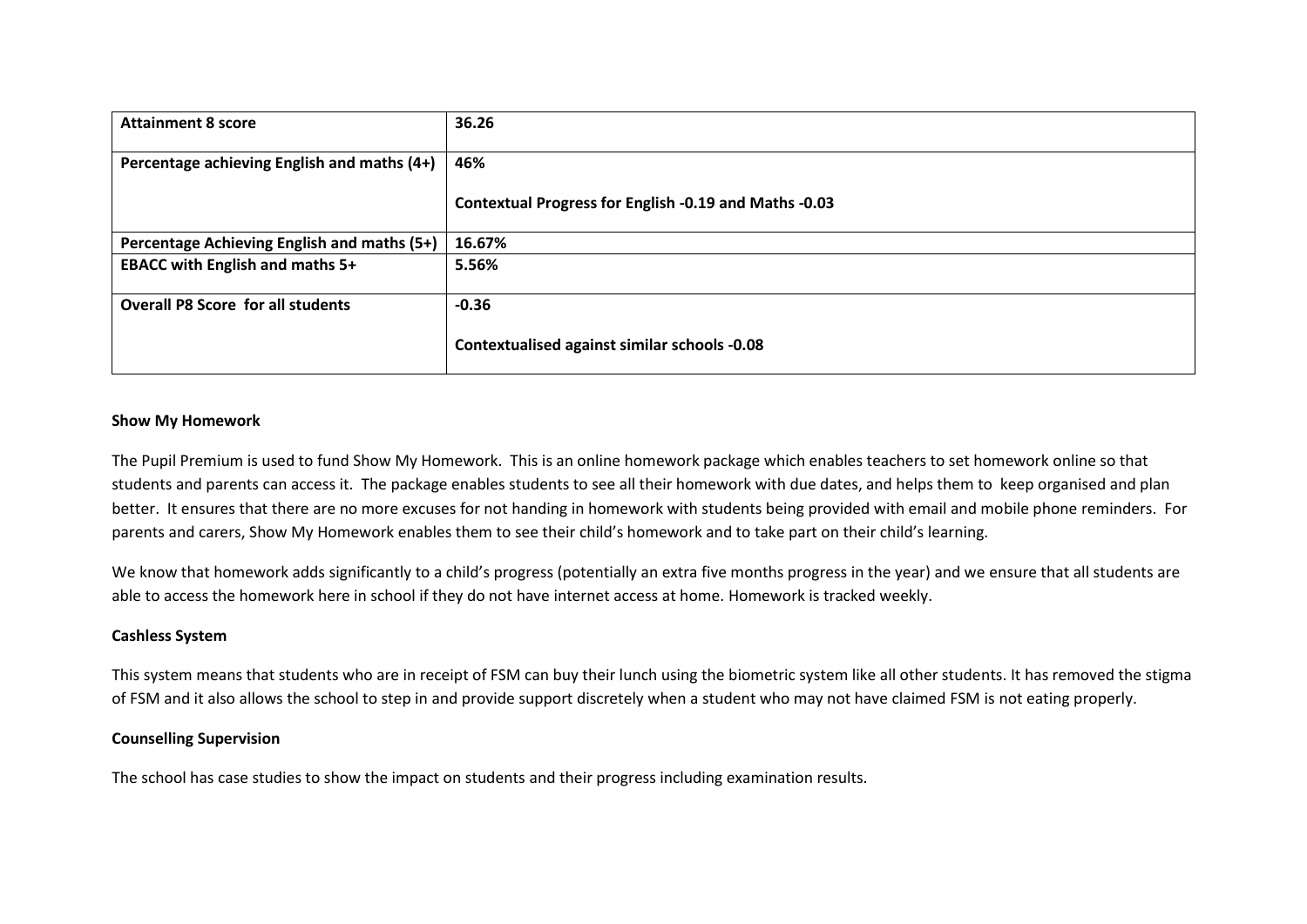The number of students with anxiety, self-esteem and mental health issues has increased nationally over the past two years. We know that this is an issue across the country and that with the reduction in mental health support in the community it is likely to rise. Devon has one of the highest incidence of mental health issues for children in the country. Our resident counsellor works three days week and sees 4 students per day. In addition to this he has helped to train and set up, a group of peer mentors to support those students that need guidance and a listening ear. As a school we provide the supervision and assist with the travel expenses of these trainees. The results of having this support is clear, the number of school refuses and those with missing exams have reduced.

### **Breakfast Club**

The breakfast club runs every morning in our Hub and provides an opportunity for students with difficult home circumstances, and anxious students a positive start to the day. Staff who run the breakfast club ensure that the students are prepared for the day and will discuss any concerns or issues that they may have. It is also a safe place that students can go to sort out issues with their peer group with the help of staff. It also gives the staff an opportunity to inform pastoral staff of any potential issues that may surface during the day so that the inform can be fed to classroom teachers and TA's. A number of students that have struggled to come into school rely on the breakfast club to bridge the gap between home and school. Those students who do not have the home support particularly in the mornings know that not only will they be greeted with a friendly face but they will also be able to have breakfast. Many of those students that access the breakfast club will also drop into the Hub at breaks and lunch.

### **Accelerated Reader**

Accelerated reader tracks book borrowing and through "quizzing" reading age growth. It has had a particular impact on students from disadvantaged backgrounds.

### **Catch Up Funding £11,321**

When students arrive at the Ilfracombe Academy in addition to the data and information received from the student's primary school we also under take Cognitive Ability Tests which give us a further understanding of students' strengths and areas for support.